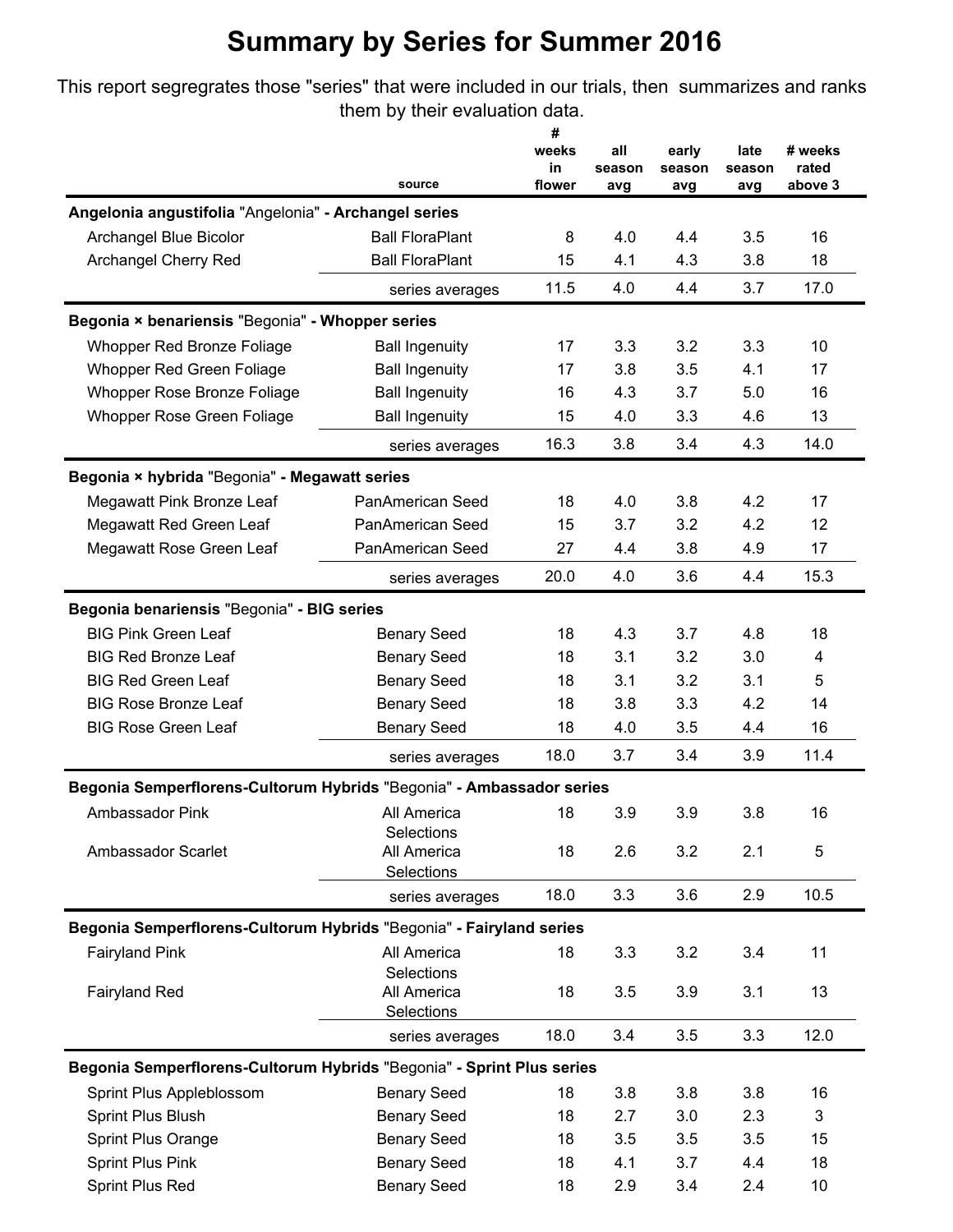|                                                    | source                    | #<br>weeks<br>in<br>flower | all<br>season<br>avg | early<br>season<br>avg | late<br>season<br>avg | # weeks<br>rated<br>above 3 |
|----------------------------------------------------|---------------------------|----------------------------|----------------------|------------------------|-----------------------|-----------------------------|
| <b>Sprint Plus Rose</b>                            | <b>Benary Seed</b>        | 18                         | 4.5                  | 4.0                    | 5.0                   | 18                          |
| <b>Sprint Plus White</b>                           | <b>Benary Seed</b>        | 18                         | 3.7                  | 3.6                    | 3.8                   | 18                          |
|                                                    | series averages           | 18.0                       | 3.6                  | 3.6                    | 3.6                   | 14.0                        |
| Canna × generalis "Canna" - Cannova series         |                           |                            |                      |                        |                       |                             |
| Cannova Mango                                      | <b>Ball Ingenuity</b>     | 12                         | 3.9                  | 3.9                    | 3.8                   | 15                          |
| Cannova Orange Shades                              | <b>Ball Ingenuity</b>     | 12                         | 3.9                  | 4.3                    | 3.6                   | 15                          |
| Cannova Rose                                       | All America<br>Selections | 12                         | 4.0                  | 4.2                    | 3.9                   | 16                          |
|                                                    | series averages           | 12.0                       | 4.0                  | 4.1                    | 3.8                   | 15.3                        |
| Canna hybrid "Canna" - Canna Sol series            |                           |                            |                      |                        |                       |                             |
| CannaSol Happy Carmen                              | Dummen Orange             | 7                          | 4.0                  | 4.2                    | 3.9                   | 15                          |
| CannaSol Happy Cleo                                | Dummen Orange             | 10                         | 4.3                  | 4.6                    | 3.9                   | 15                          |
|                                                    | series averages           | 8.5                        | 4.1                  | 4.4                    | 3.9                   | 15.0                        |
| Canna hybrid "Canna" - Canna Sol series            |                           |                            |                      |                        |                       |                             |
| CannaSol Happy Wilma                               | Dummen Orange             | 9                          | 3.9                  | 4.4                    | 3.3                   | 12 <sub>2</sub>             |
|                                                    | series averages           | 9.0                        | 3.9                  | 4.4                    | 3.3                   | 12.0                        |
| Canna hybrid "Canna" - Toucan series               |                           |                            |                      |                        |                       |                             |
| <b>Toucan Red</b>                                  | <b>Proven Winners</b>     | 14                         | 3.9                  | 4.2                    | 3.6                   | 15                          |
| <b>Toucan Rose</b>                                 | <b>Proven Winners</b>     | 11                         | 4.0                  | 4.1                    | 3.9                   | 17                          |
| <b>Toucan Scarlet</b>                              | <b>Proven Winners</b>     | 12                         | 3.9                  | 4.1                    | 3.7                   | 15                          |
| <b>Toucan Yellow</b>                               | <b>Proven Winners</b>     | 11                         | 4.2                  | 4.4                    | 4.1                   | 17                          |
|                                                    | series averages           | 12.0                       | 4.0                  | 4.2                    | 3.8                   | 16.0                        |
| Capsicum frutescens "Chilli Pepper" - Gusto series |                           |                            |                      |                        |                       |                             |
| <b>Gusto Purple</b>                                | Comense Ltd               |                            |                      |                        |                       |                             |
|                                                    | series averages           |                            |                      |                        |                       |                             |
| Catharanthus roseus "Vinca" - Mediterranean series |                           |                            |                      |                        |                       |                             |
| Mediterranean Deep Orchid                          | All America<br>Selections | 17                         | 4.0                  | 4.2                    | 3.8                   | 15                          |
| Mediterranean Lilac                                | All America<br>Selections | 18                         | 4.0                  | 4.0                    | 3.9                   | 17                          |
|                                                    | series averages           | 17.5                       | 4.0                  | 4.1                    | 3.9                   | 16.0                        |
| Catharanthus roseus "Vinca" - Titan series         |                           |                            |                      |                        |                       |                             |
| <b>Titan Blush Improved</b>                        | PanAmerican Seed          | 18                         | 4.2                  | 4.3                    | 4.1                   | 17                          |
| <b>Titan Really Red</b>                            | PanAmerican Seed          | 17                         | 4.0                  | 3.4                    | 4.6                   | 13                          |
|                                                    | series averages           | 17.5                       | 4.1                  | 3.9                    | 4.3                   | 15.0                        |
| Diascia barberae "Diascia" - MyDarling series      |                           |                            |                      |                        |                       |                             |
| My Darling Berry                                   | Dummen Orange             | 8                          | 2.3                  | 4.2                    | 0.3                   | 9                           |
| My Darling Melon                                   | Dummen Orange             | 9                          | 2.4                  | 4.3                    | 0.6                   | 9                           |
| My Darling Peach                                   | Dummen Orange             | 9                          | 2.3                  | 3.9                    | 0.6                   | 9                           |
|                                                    | series averages           | 8.7                        | 2.3                  | 4.1                    | 0.5                   | 9.0                         |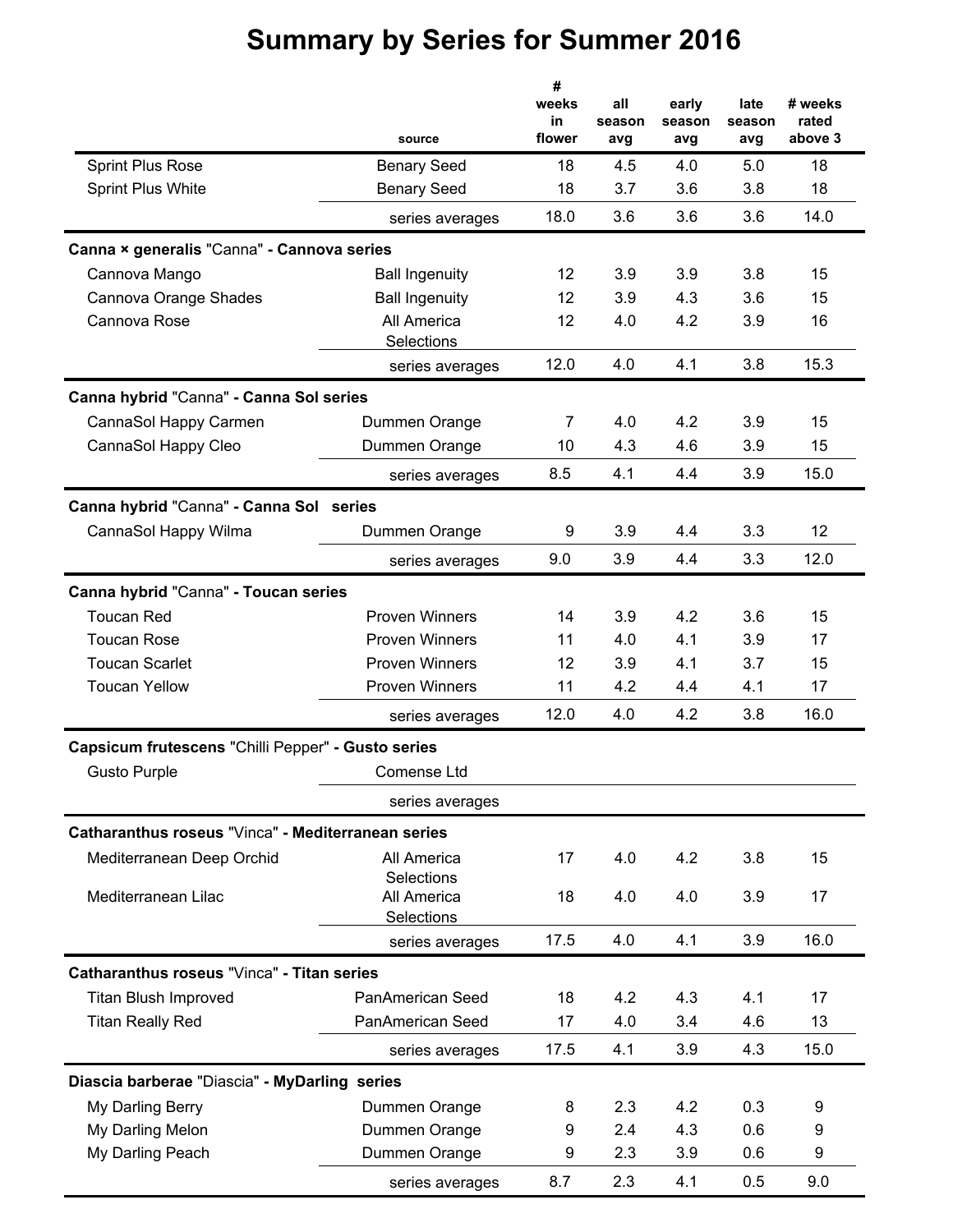|                                                               | source                         | #<br>weeks<br>in<br>flower | all<br>season<br>avg | early<br>season<br>avg | late<br>season<br>avg | # weeks<br>rated<br>above 3 |
|---------------------------------------------------------------|--------------------------------|----------------------------|----------------------|------------------------|-----------------------|-----------------------------|
| Gaillardia × grandiflora "Gaillardia" - Mesa series           |                                |                            |                      |                        |                       |                             |
| Mesa Bright Bicolor                                           | PanAmerican                    | 15                         | 3.6                  | 3.8                    | 3.4                   | 11                          |
|                                                               | Seed/Kieft Seed                |                            |                      |                        |                       |                             |
| Mesa Peach                                                    | PanAmerican<br>Seed/Kieft Seed | 15                         | 4.5                  | 4.4                    | 4.5                   | 18                          |
| Mesa Red                                                      | PanAmerican                    | 14                         | 3.7                  | 4.0                    | 3.4                   | 13                          |
|                                                               | Seed/Kieft Seed                |                            |                      |                        |                       |                             |
| <b>Mesa Yellow</b>                                            | PanAmerican                    | 13                         | 4.1                  | 4.2                    | 3.9                   | 18                          |
|                                                               | Seed/Kieft Seed                |                            |                      |                        |                       |                             |
|                                                               | series averages                | 14.3                       | 4.0                  | 4.1                    | 3.8                   | 15.0                        |
| Impatiens hawkeri "New Guinea Impatiens" - SunStanding series |                                |                            |                      |                        |                       |                             |
| <b>SunStanding Cherry</b>                                     | Dummen Orange                  | 17                         | 4.1                  | 4.7                    | 3.6                   | 14                          |
| <b>SunStanding Coral Aurora</b>                               | Dummen Orange                  | 17                         | 3.8                  | 4.8                    | 2.9                   | 13                          |
| <b>SunStanding Fire Red</b>                                   | Dummen Orange                  | 18                         | 3.6                  | 4.4                    | 2.7                   | 13                          |
| <b>SunStanding Glowing Scarlet</b>                            | Dummen Orange                  | 17                         | 4.1                  | 4.6                    | 3.6                   | 15                          |
| <b>SunStanding Hot Pink</b>                                   | Dummen Orange                  | 15                         | 3.7                  | 4.7                    | 2.8                   | 13                          |
| <b>SunStanding Lavender</b>                                   | Dummen Orange                  | 16                         | 3.6                  | 4.6                    | 2.6                   | 12                          |
| <b>SunStanding Light Lavender</b><br>Aurora                   | Dummen Orange                  | 17                         | 3.9                  | 4.7                    | 3.1                   | 13                          |
| <b>SunStanding Light Pink Aurora</b>                          | Dummen Orange                  | 17                         | 3.9                  | 4.7                    | 3.1                   | 13                          |
| <b>SunStanding Neon</b>                                       | Dummen Orange                  | 17                         | 4.3                  | 4.6                    | 4.0                   | 17                          |
| <b>SunStanding Purple</b>                                     | Dummen Orange                  | 17                         | 3.9                  | 4.6                    | 3.2                   | 12                          |
| <b>SunStanding Rose Aurora</b>                                | Dummen Orange                  | 17                         | 4.1                  | 4.6                    | 3.7                   | 14                          |
| <b>SunStanding Salmon</b>                                     | Dummen Orange                  | 18                         | 4.1                  | 4.7                    | 3.5                   | 13                          |
| <b>SunStanding Salmon Pink</b>                                | Dummen Orange                  | 18                         | 3.9                  | 4.7                    | 3.0                   | 13                          |
| <b>SunStanding Scarlet</b>                                    | Dummen Orange                  | 18                         | 3.8                  | 4.2                    | 3.4                   | 14                          |
| <b>SunStanding White Cloud</b>                                | Dummen Orange                  | 16                         | 4.1                  | 4.7                    | 3.6                   | 14                          |
|                                                               | series averages                | 17.0                       | 3.9                  | 4.6                    | 3.2                   | 13.5                        |
| Impatiens hybrida "Impatiens" - Big Bounce series             |                                |                            |                      |                        |                       |                             |
| <b>Big Bounce Pink</b>                                        | Selecta                        | 18                         | 4.1                  | 4.0                    | 4.3                   | 18                          |
|                                                               | series averages                | 18.0                       | 4.1                  | 4.0                    | 4.3                   | 18.0                        |
| Impatiens hybrida "Impatiens" - Bounce series                 |                                |                            |                      |                        |                       |                             |
| <b>Bounce Bright Coral</b>                                    | Selecta                        | 18                         | 3.5                  | 4.1                    | 2.8                   | 12                          |
| <b>Bounce Pink Flame</b>                                      | All America                    | 18                         | 3.7                  | 3.9                    | 3.4                   | 12                          |
|                                                               | Selections                     |                            |                      |                        |                       |                             |
| <b>Bounce Violet</b>                                          | Selecta                        | 18                         | 4.2                  | 4.7                    | 3.7                   | 14                          |
|                                                               | series averages                | 18.0                       | 3.8                  | 4.2                    | 3.3                   | 12.7                        |
| Impatiens walleriana "Impatiens" - * series                   |                                |                            |                      |                        |                       |                             |
| <b>SunPatiens Spreading Shell</b>                             | All America                    | 17                         | 4.0                  | 4.4                    | 3.5                   | 13                          |
| Pink                                                          | Selections                     |                            |                      |                        |                       |                             |
|                                                               | series averages                | 17.0                       | 4.0                  | 4.4                    | 3.5                   | 13.0                        |
| Ipomoea batatas "Sweet Potato" - Flora Mia series             |                                |                            |                      |                        |                       |                             |
| Flora Mia Cameo                                               | Dummen Orange                  | 4                          | 4.8                  | 4.6                    | 4.9                   | 18                          |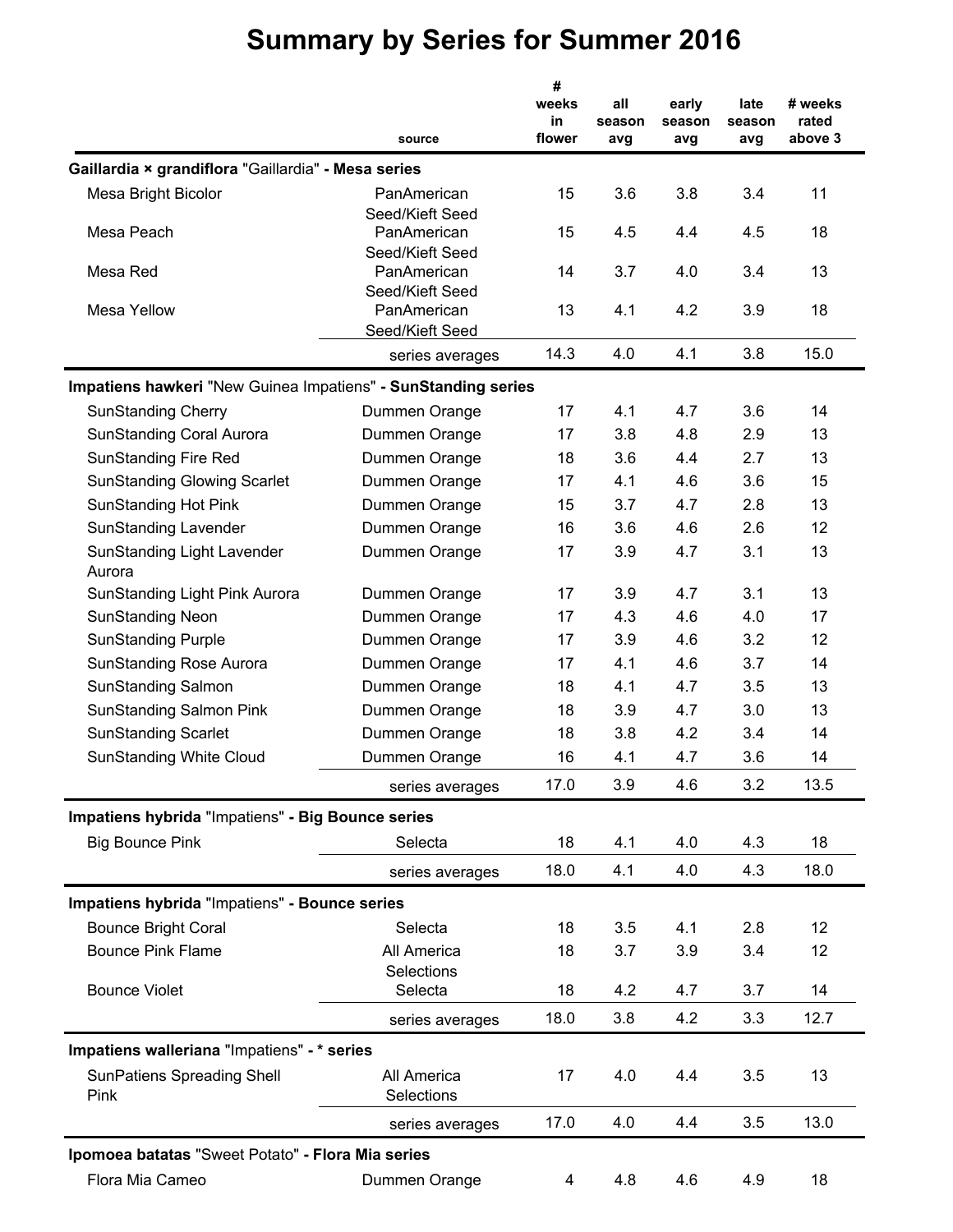|                                                                   |                                                | #                     |                      |                        |                       |                             |
|-------------------------------------------------------------------|------------------------------------------------|-----------------------|----------------------|------------------------|-----------------------|-----------------------------|
|                                                                   | source                                         | weeks<br>in<br>flower | all<br>season<br>avg | early<br>season<br>avg | late<br>season<br>avg | # weeks<br>rated<br>above 3 |
| Flora Mia Nero                                                    |                                                | 9                     | 4.4                  | 4.1                    | 4.7                   | 17                          |
| Flora Mia Rosso                                                   | Dummen Orange<br>Dummen Orange                 | $\overline{2}$        | 4.4                  | 4.2                    | 4.7                   | 18                          |
| Flora Mia Verdino                                                 | Dummen Orange                                  | 1                     | 4.5                  | 4.4                    | 4.6                   | 18                          |
|                                                                   | series averages                                | 4.0                   | 4.5                  | 4.3                    | 4.7                   | 17.8                        |
|                                                                   |                                                |                       |                      |                        |                       |                             |
| Ipomoea batatas "Sweet Potato" - Sweet Caroline series            |                                                |                       |                      |                        |                       |                             |
| Sweet Caroline Light Green<br><b>Sweet Caroline Raven</b>         | <b>Proven Winners</b><br><b>Proven Winners</b> | 0<br>5                | 4.5<br>4.6           | 4.6<br>4.5             | 4.4<br>4.8            | 18<br>18                    |
|                                                                   |                                                | 2.5                   | 4.6                  | 4.5                    | 4.6                   | 18.0                        |
|                                                                   | series averages                                |                       |                      |                        |                       |                             |
| Ipomoea batatas "Sweet Potato" - Sweet Caroline Bewitched series  |                                                |                       |                      |                        |                       |                             |
| <b>Sweet Caroline Bewitched After</b><br>Midnight                 | <b>Proven Winners</b>                          | 0                     | 4.7                  | 4.7                    | 4.7                   | 18                          |
| <b>Sweet Caroline Bewitched</b><br>Green with Envy                | <b>Proven Winners</b>                          | 0                     | 4.6                  | 4.4                    | 4.7                   | 18                          |
|                                                                   | series averages                                | 0.0                   | 4.6                  | 4.6                    | 4.7                   | 18.0                        |
| Ipomoea batatas "Sweet Potato" - Sweet Caroline Sweetheart series |                                                |                       |                      |                        |                       |                             |
| Sweet Caroline Sweetheart Jet<br><b>Black</b>                     | <b>Proven Winners</b>                          | 4                     | 4.6                  | 4.6                    | 4.7                   | 18                          |
| <b>Sweet Caroline Sweetheart</b><br>Lime                          | <b>Proven Winners</b>                          | $\mathbf{0}$          | 4.6                  | 4.5                    | 4.7                   | 18                          |
|                                                                   | series averages                                | 2.0                   | 4.6                  | 4.5                    | 4.7                   | 18.0                        |
| Lantana camara "Lantana" - Evita series                           |                                                |                       |                      |                        |                       |                             |
| <b>Evita Citrus</b>                                               | Dummen Orange                                  | 18                    | 4.0                  | 3.7                    | 4.4                   | 18                          |
| <b>Evita Compact Yellow</b>                                       | Dummen Orange                                  | 18                    | 3.9                  | 3.4                    | 4.4                   | 14                          |
| Evita Red 2015                                                    | Dummen Orange                                  | 17                    | 4.2                  | 3.7                    | 4.6                   | 18                          |
|                                                                   | series averages                                | 17.7                  | 4.0                  | 3.6                    | 4.5                   | 16.7                        |
| Lobularia hybrid "Alyssum" - Yolo Top series                      |                                                |                       |                      |                        |                       |                             |
| Yolo Top White                                                    | Dummen Orange                                  | 18                    | 2.4                  | 3.2                    | 1.6                   | 7                           |
|                                                                   | series averages                                | 18.0                  | 2.4                  | 3.2                    | 1.6                   | 7.0                         |
| Lycopersicon esculentum "Tomato (trailing)" - Rocola series       |                                                |                       |                      |                        |                       |                             |
| Rocola Salmon                                                     | Comense Ltd                                    |                       |                      |                        |                       |                             |
| Rocola Stripe                                                     | Comense Ltd                                    |                       |                      |                        |                       |                             |
|                                                                   | series averages                                |                       |                      |                        |                       |                             |
| Pelargonium ×hortorum "Geranium" - Big Eeze series                |                                                |                       |                      |                        |                       |                             |
| <b>Big Ezee Fuchsia Blue</b>                                      | Dummen Orange                                  | 14                    | 4.0                  | 4.5                    | 3.4                   | 13                          |
| <b>Big Ezee Neon</b>                                              | Dummen Orange                                  | 14                    | 3.7                  | 4.3                    | 3.0                   | 12                          |
| <b>Big Ezee Pink</b>                                              | Dummen Orange                                  | 13                    | 3.5                  | 4.4                    | 2.7                   | 11                          |
| <b>Big Ezee Red</b>                                               | Dummen Orange                                  | 14                    | 3.0                  | 4.0                    | 2.1                   | 10                          |
|                                                                   | series averages                                | 13.8                  | 3.5                  | 4.3                    | 2.8                   | 11.5                        |
| Pelargonium ×hortorum "Geranium" - Brocade series                 |                                                |                       |                      |                        |                       |                             |
| <b>Brocade Cherry Night</b>                                       | Dummen Orange &<br>All America                 | 10                    | 1.9                  | 3.4                    | 0.3                   | 7                           |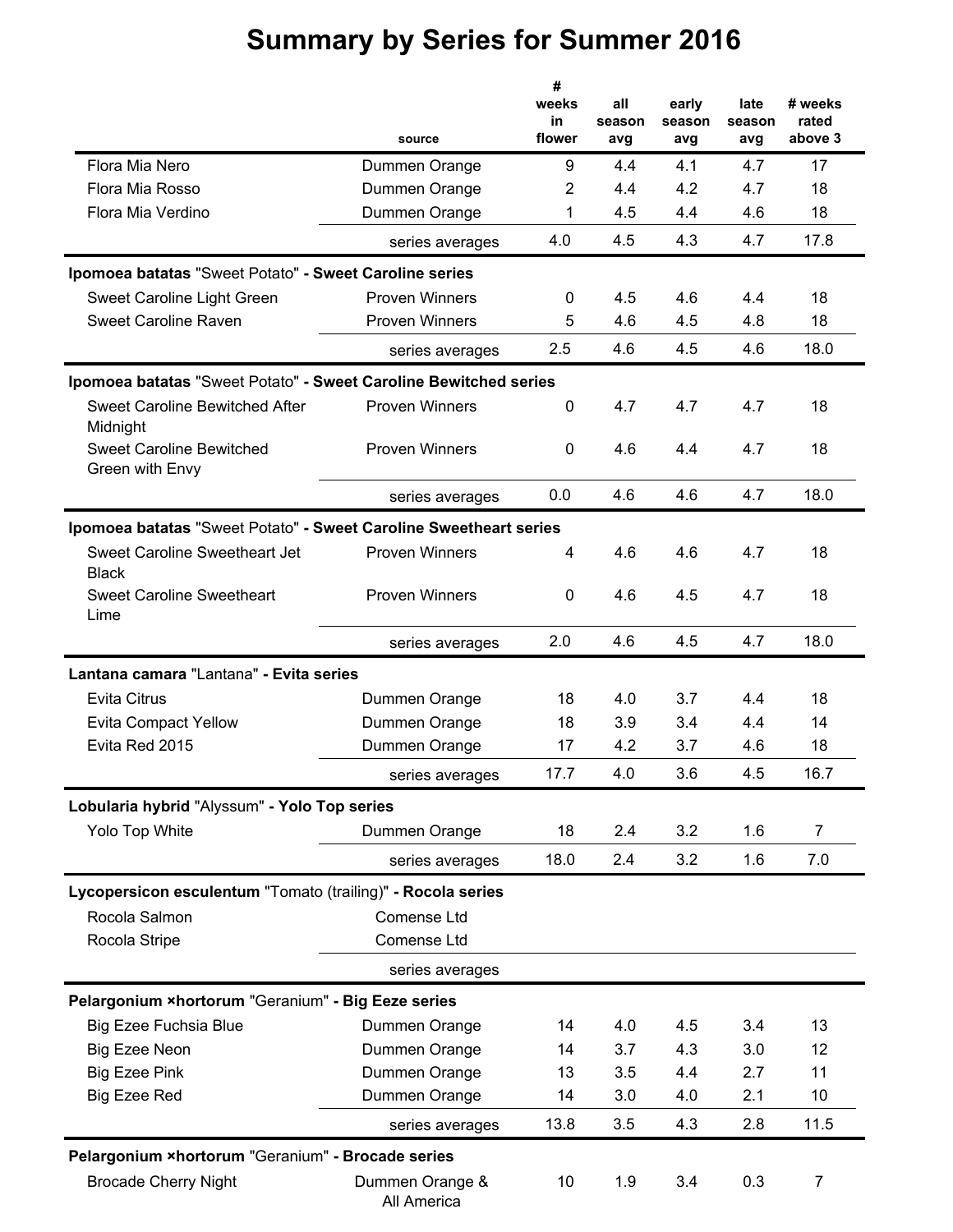|                                                         |                        | #<br>weeks<br>all<br>in<br>season<br>flower<br>avg |     |                 |                |                  |
|---------------------------------------------------------|------------------------|----------------------------------------------------|-----|-----------------|----------------|------------------|
|                                                         |                        |                                                    |     | early<br>season | late<br>season | # weeks<br>rated |
|                                                         | source                 |                                                    |     | avg             | avg            | above 3          |
| Brocade Fire 100                                        | Dummen Orange &        | 10                                                 | 2.2 | 3.7             | 0.8            | 8                |
|                                                         | All America            |                                                    |     |                 |                |                  |
| <b>Brocade Salmon Night</b>                             | Dummen Orange          | 11                                                 | 2.4 | 4.1             | 0.7            | 10               |
|                                                         | series averages        | 10.3                                               | 2.2 | 3.7             | 0.6            | 8.3              |
| Pelargonium ×hortorum "Geranium" - Savannah series      |                        |                                                    |     |                 |                |                  |
| Savannah Bright Eyes                                    | Dummen Orange          | 18                                                 | 4.3 | 4.4             | 4.1            | 18               |
| Savannah Oh So Orange                                   | Dummen Orange          | 15                                                 | 3.6 | 4.2             | 3.1            | 12               |
| Savannah Pink Splash Mega                               | Dummen Orange          | 14                                                 | 3.4 | 4.0             | 2.8            | 11               |
| Savannah Punch                                          | Dummen Orange          | 11                                                 | 2.9 | 4.1             | 1.8            | 10               |
| Savannah Really Red                                     | Dummen Orange          | 9                                                  | 1.9 | 3.3             | 0.4            | $\overline{7}$   |
| Savannah White                                          | Dummen Orange          | 14                                                 | 2.7 | 3.5             | 1.8            | 10               |
|                                                         | series averages        | 13.5                                               | 3.1 | 3.9             | 2.3            | 11.3             |
| Pelargonium interspecific "Geranium" - Cumbanita series |                        |                                                    |     |                 |                |                  |
| Cumbanita 2.0 Red 91                                    | Dummen Orange          | 13                                                 | 2.9 | 3.8             | 2.0            | 10               |
| Cumbanita Lilac                                         | Dummen Orange          | 18                                                 | 3.2 | 3.7             | 2.7            | 11               |
| Cumbanita Rose Splash                                   | Dummen Orange          | 14                                                 | 4.5 | 4.5             | 4.5            | 18               |
|                                                         | series averages        | 15.0                                               | 3.5 | 4.0             | 3.1            | 13.0             |
| Pentas lanceolata "Pentas" - Graffiti series            |                        |                                                    |     |                 |                |                  |
| Graffiti® Pink                                          | All America            | 16                                                 | 4.2 | 4.1             | 4.3            | 18               |
|                                                         | Selections             |                                                    |     |                 |                |                  |
| Graffiti® White                                         | All America            | 15                                                 | 2.6 | 3.3             | 1.9            | 6                |
|                                                         | Selections             |                                                    |     |                 |                |                  |
|                                                         | series averages        | 15.5                                               | 3.4 | 3.7             | 3.1            | 12.0             |
| Petunia × atkinsiana "Petunia" - Trilogy series         |                        |                                                    |     |                 |                |                  |
| <b>Trilogy Purple</b>                                   | All America            | 7                                                  | 1.0 | 1.9             | 0.0            | 3                |
|                                                         | Selections             |                                                    |     |                 |                |                  |
| <b>Trilogy Red</b>                                      | All America            | 9                                                  | 1.4 | 2.9             | 0.0            | $\overline{2}$   |
|                                                         | Selections             |                                                    |     |                 |                |                  |
|                                                         | series averages        | 8.0                                                | 1.2 | 2.4             | 0.0            | 2.5              |
| Petunia × hybrida "Petunia" - ColorRush series          |                        |                                                    |     |                 |                |                  |
| ColorRush Blue                                          | <b>Ball FloraPlant</b> | 7                                                  | 1.6 | 3.3             | 0.0            | 7                |
| <b>ColorRush Pink</b>                                   | <b>Ball FloraPlant</b> | 10                                                 | 1.9 | 3.7             | 0.2            | $\overline{7}$   |
| <b>ColorRush Pink Star-</b>                             | <b>Ball FloraPlant</b> |                                                    |     |                 |                |                  |
| <b>**REMOVE FROM DATA</b>                               |                        |                                                    |     |                 |                |                  |
|                                                         | series averages        | 8.5                                                | 1.8 | 3.5             | 0.1            | 7.0              |
| Petunia × hybrida "Petunia" - Supertunia series         |                        |                                                    |     |                 |                |                  |
| Supertunia Daybreak Charm                               | <b>Proven Winners</b>  | 9                                                  | 1.8 | 3.6             | 0.0            | 7                |
| Supertunia Picasso in Purple                            | Proven Winners         | 10                                                 | 1.1 | 2.1             | 0.2            | 0                |
| <b>Supertunia Pretty Much</b>                           | <b>Proven Winners</b>  | 9                                                  | 1.2 | 2.2             | 0.1            | 0                |
| Picasso                                                 |                        |                                                    |     |                 |                |                  |
| Supertunia Really Red                                   | Proven Winners         | 8                                                  | 1.3 | 2.5             | 0.0            | 4                |
|                                                         | series averages        | 9.0                                                | 1.3 | 2.6             | 0.1            | 2.8              |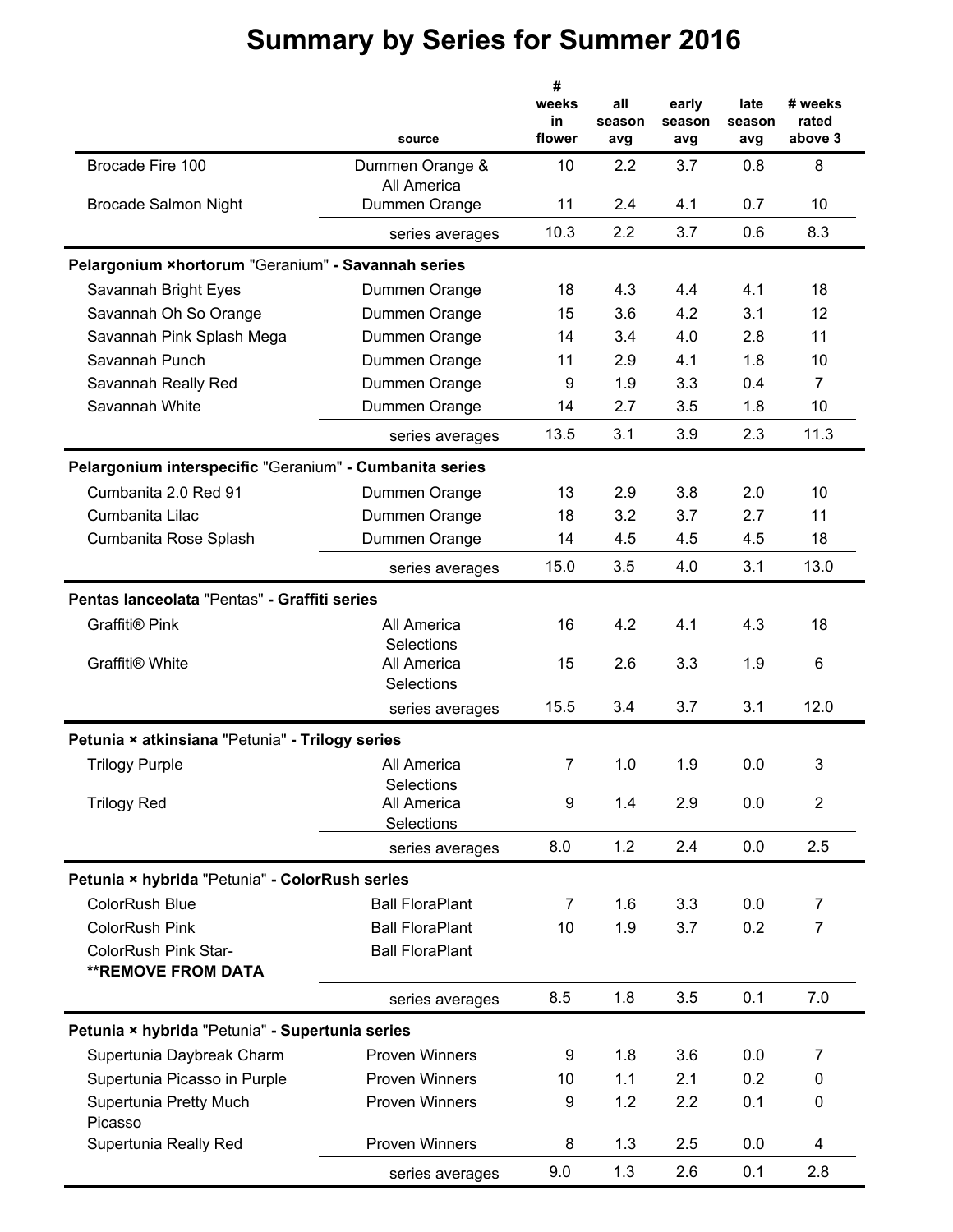|                                                           | source                    | #<br>weeks<br>in<br>flower | all<br>season<br>avg | early<br>season<br>avg | late<br>season<br>avg | # weeks<br>rated<br>above 3 |
|-----------------------------------------------------------|---------------------------|----------------------------|----------------------|------------------------|-----------------------|-----------------------------|
| Petunia × hybrida "Petunia" - Supertunia Vista series     |                           |                            |                      |                        |                       |                             |
| Supertunia Vista Bubblegum                                | <b>Proven Winners</b>     | 9                          | 1.6                  | 3.1                    | 0.0                   | 6                           |
| Supertunia Vista Fuchsia<br>Improved                      | <b>Proven Winners</b>     | 9                          | 1.7                  | 3.3                    | 0.0                   | 7                           |
| Supertunia Vista Siiverberry                              | <b>Proven Winners</b>     | 9                          | 1.6                  | 3.2                    | 0.0                   | 7                           |
|                                                           | series averages           | 9.0                        | 1.6                  | 3.2                    | 0.0                   | 6.7                         |
| Portulaca hybrid "Portulaca" - Cupcake series             |                           |                            |                      |                        |                       |                             |
| <b>Cupcake Carrot</b>                                     | Dummen Orange             | 18                         | 4.1                  | 4.3                    | 4.0                   | 18                          |
| <b>Cupcake Grape Jelly</b>                                | Dummen Orange             | 18                         | 3.5                  | 4.1                    | 2.9                   | 12                          |
| Cupcake Peachy                                            | Dummen Orange             | 18                         | 4.2                  | 4.3                    | 4.1                   | 18                          |
| <b>Cupcake Yellow Chrome</b>                              | Dummen Orange             | 18                         | 4.6                  | 4.6                    | 4.6                   | 18                          |
|                                                           | series averages           | 18.0                       | 4.1                  | 4.3                    | 3.9                   | 16.5                        |
| Salvia coccinea "Salvia" - Summer Jewel series            |                           |                            |                      |                        |                       |                             |
| Summer Jewel Lavender                                     | All America<br>Selections | 15                         | 4.3                  | 4.2                    | 4.3                   | 18                          |
| <b>Summer Jewel Pink</b>                                  | All America<br>Selections | 18                         | 4.2                  | 4.1                    | 4.3                   | 17                          |
| <b>Summer Jewel White</b>                                 | All America<br>Selections | 18                         | 4.4                  | 4.4                    | 4.4                   | 18                          |
|                                                           | series averages           | 17.0                       | 4.3                  | 4.2                    | 4.4                   | 17.7                        |
| Scaevola aemula "Scaevola" - Scala series                 |                           |                            |                      |                        |                       |                             |
| Scala Bicolor Blue 01                                     | Dummen Orange             | 18                         | 4.8                  | 4.7                    | 4.8                   | 18                          |
| Scala Blue                                                | Dummen Orange             | 18                         | 4.1                  | 4.6                    | 3.6                   | 18                          |
| Scala White                                               | Dummen Orange             | 18                         | 3.9                  | 4.7                    | 3.2                   | 11                          |
| Scala White 02                                            | Dummen Orange             | 18                         | 2.9                  | 4.2                    | 1.6                   | 9                           |
|                                                           | series averages           | 18.0                       | 3.9                  | 4.5                    | 3.3                   | 14.0                        |
| Solanum melongena "Egg Plant" - Jewel series              |                           |                            |                      |                        |                       |                             |
| Jewel Ivory                                               | Comense Ltd               |                            |                      |                        |                       |                             |
| Jewel Jet                                                 | Comense Ltd               |                            |                      |                        |                       |                             |
|                                                           | series averages           |                            |                      |                        |                       |                             |
| Solenostemon scutellarioides "Coleus" - Mainstreet series |                           |                            |                      |                        |                       |                             |
| Coleus E050-002 Trial 70845                               | Dummen Orange             | 11                         | 4.4                  | 4.7                    | 4.2                   | 16                          |
| Mainstreet Abbey Road                                     | Dummen Orange             | 11                         | 4.0                  | 4.1                    | 4.0                   | 15                          |
| <b>Mainstreet Dutch Mill Drive</b>                        | Dummen Orange             | 11                         | 4.4                  | 4.6                    | 4.2                   | 17                          |
| <b>Mainstreet Granville Street</b>                        | Dummen Orange             | 8                          | 3.4                  | 3.5                    | 3.4                   | 12                          |
| Pandora                                                   | Dummen Orange             | 13                         | 3.8                  | 3.8                    | 3.8                   | 18                          |
|                                                           | series averages           | 10.8                       | 4.0                  | 4.1                    | 3.9                   | 15.6                        |
| Verbena ×hybrida "Verbena" - EnduraScape series           |                           |                            |                      |                        |                       |                             |
| EnduraScape Magenta                                       | <b>Ball FloraPlant</b>    | 13                         | 3.7                  | 3.8                    | 3.7                   | 12                          |
| EnduraScape Pink Bicolor                                  | <b>Ball FloraPlant</b>    | 18                         | 4.3                  | 4.4                    | 4.1                   | 17                          |
| EnduraScape Purple Improved                               | <b>Ball FloraPlant</b>    | 14                         | 4.0                  | 4.2                    | 3.8                   | 17                          |